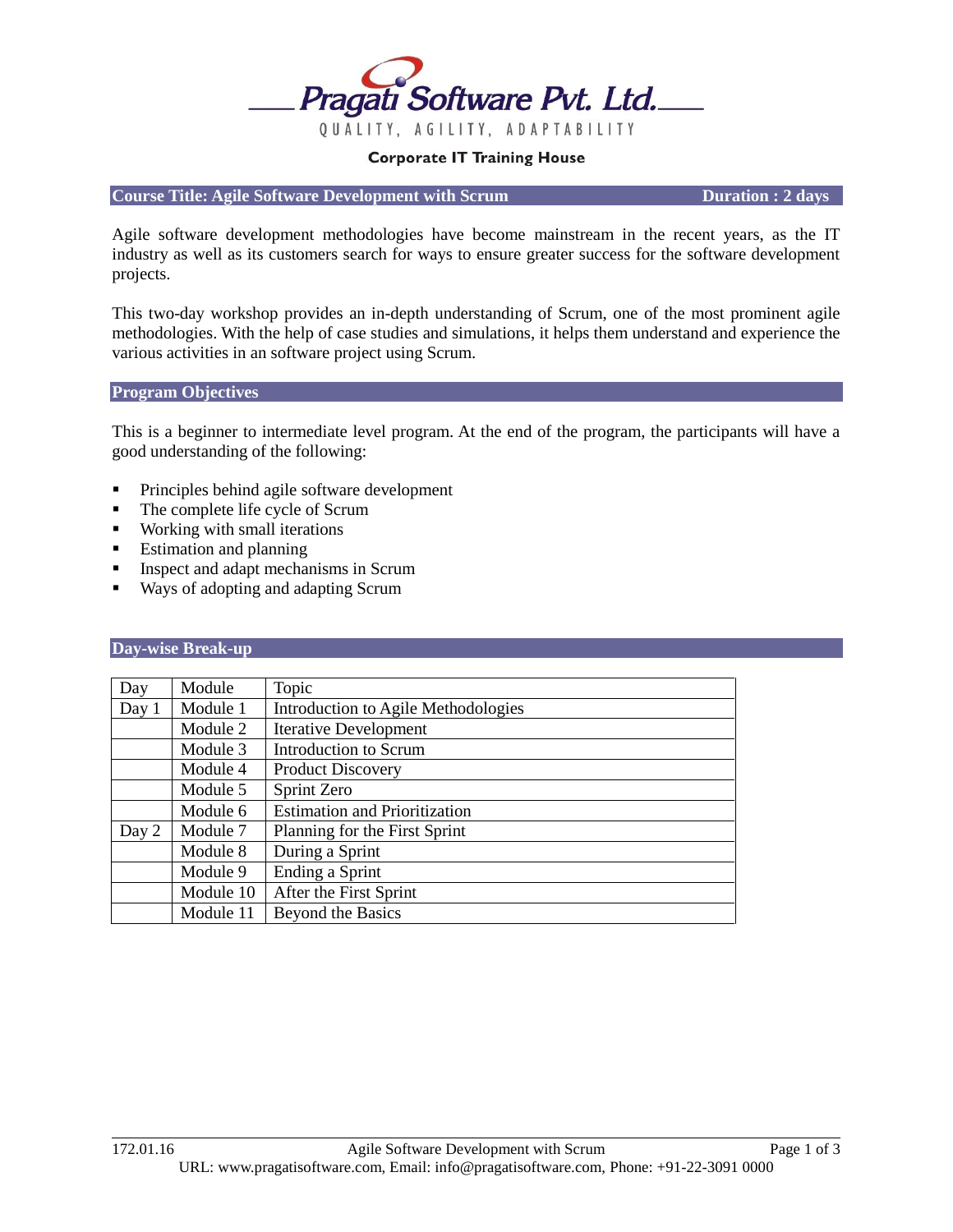

### **Corporate IT Training House**

### **Course Outline**

### **Module 1: Introduction to Agile Methodologies**

- Introduction to agile software development
- The agile manifesto

### **Module 2: Iterative Development**

- The waterfall model
- Iterative software development
- Benefits of iterative development

#### **Module 3: Introduction to Scrum**

- Overview of the Scrum life cycle
- Roles and activities in Scrum

### **Module 4: Product Discovery**

- Product vision
- Creating the Product Backlog
- Stories, epics and themes

#### **Module 5: Sprint Zero**

- Requirements Workshop
- Architecture envisioning
- Defining "done"
- Acceptance tests as a way of documenting requirements
- Writing acceptance tests

#### **Module 6: Estimation and Prioritization**

- **Estimating effort using Planning Poker**
- Story points vs ideal engineering days
- Prioritization of stories
- Release planning

# **Module 7: Planning for the First Sprint**

- **Sprint Planning Meeting**
- Determining capacity
- $\blacksquare$  Identifying tasks from stories
- Estimating time required for tasks
- **Creating Sprint Backlog**
- Creating Task Board
- **•** Creating Sprint Burndown Chart